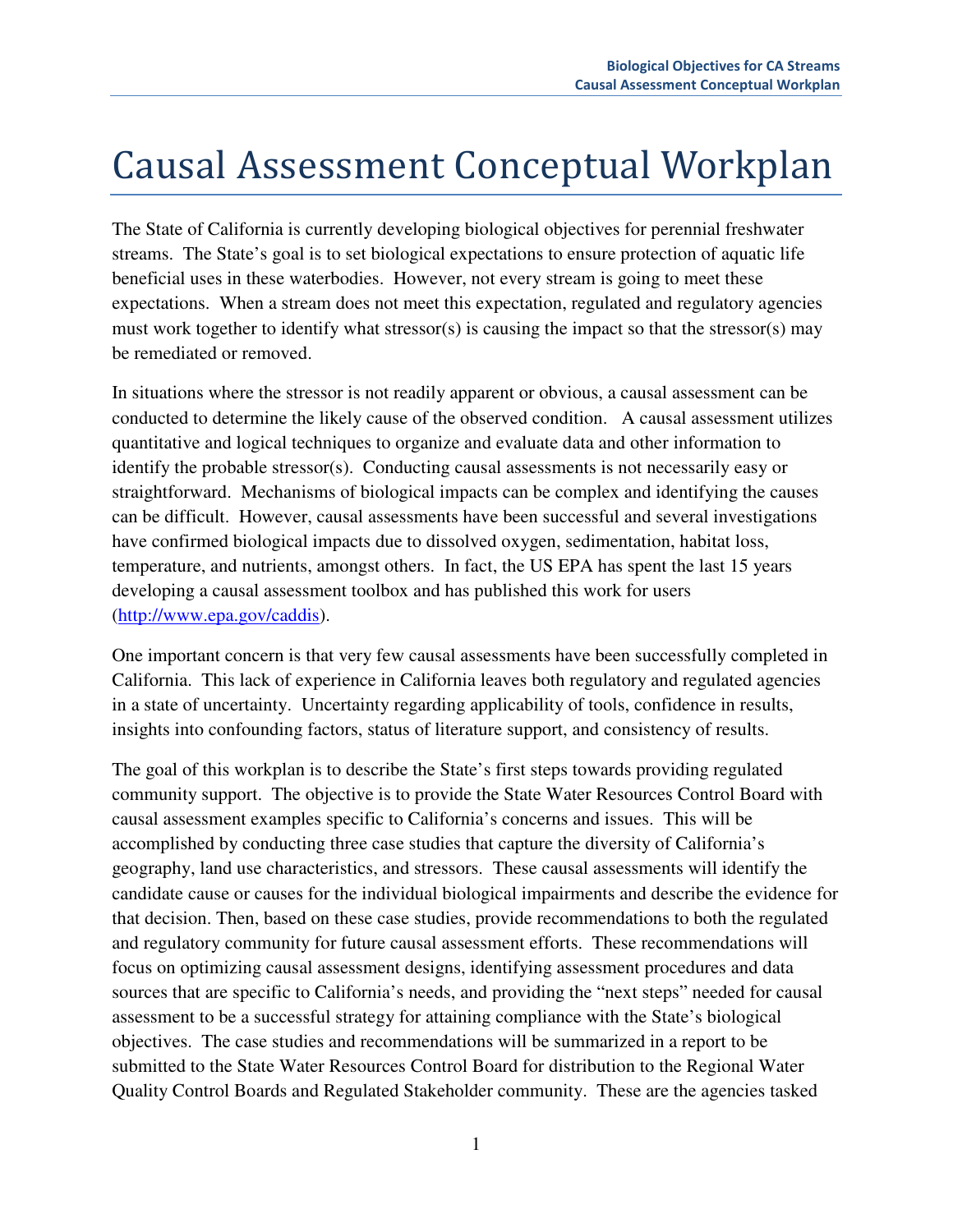with the implementation of biological objectives and protection of our aquatic life beneficial uses.

## Selection of Case Study Sites

Three case studies will be attempted in California for causal assessment. These case studies will be selected based on four criteria:

- Representativeness
- Stressor diversity and degree of biological impairment
- Data availability
- Willing partners

Representativeness will focus on two perspectives. The first perspective is geography. Case studies should span different portions of the state and not be focused all in one region. The second perspective is landscape context. Case studies should span different land cover in the state such as urban, agricultural, or timber landscapes.

Incorporating stressor diversity ensures that the case studies are not affected by the same stressor (e.g., nutrients or toxicity). Range of biological conditions refers to the status of the biological community. Identifying a site with impacted biology is a necessity, but case studies with a range of biological impact are preferred. If possible, a "local" comparator site that lacks the stressor(s) of interest should be selected as this will greatly improve the strength of the causal assessment. Both the range of impact and a comparator site allows the investigator to examine potential correlative stressors.

Data availability is the critical element of any causal assessment. The more data that coincides in space and time with the observed biological impairment, the greater the likelihood that a candidate cause(s) will be identified. Of particular use are data that describe the physical, biological, and chemical environment. At a minimum, the biological data that captured the impairment and some measure of the suspected stressors (candidate causes) should be available. Examples of data include descriptions of the physical habitat, hydrodynamics, water quality and sediment chemical measurements, toxicity, and GIS data layers (land use, industrial type and location). Synoptically collected data is preferred, but not required. No new data collection is planned as part of this case study evaluation.

Willing partners is an important aspect of this workplan. Since no new data collection is planned, we will need local partners to supply the necessary information to conduct the case study. More importantly, these local partners have the knowledge to help formulate potential causal mechanisms, score plausible scenarios, and provide local insight into conclusions. No casual assessment can be done in isolation.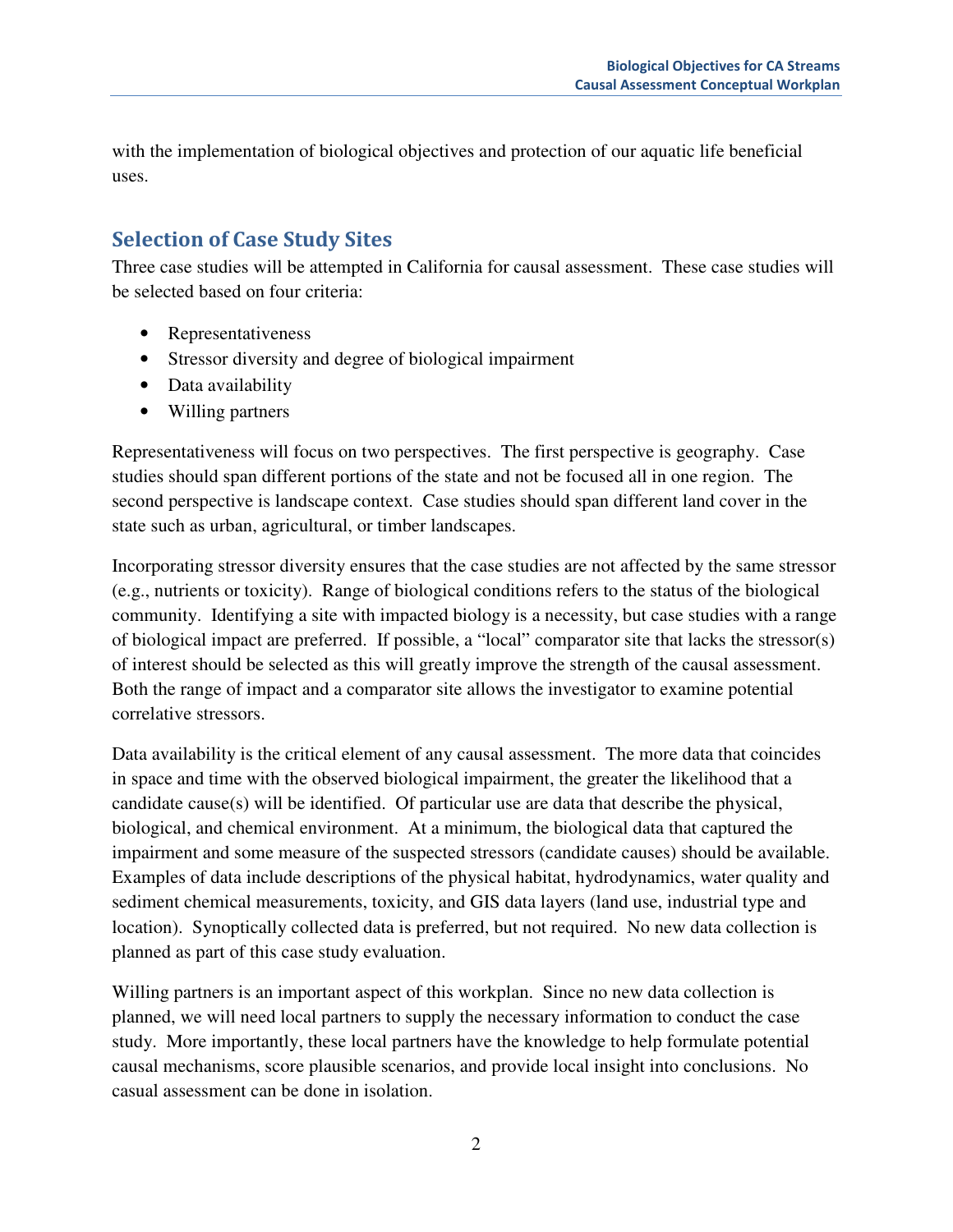## Causal Assessment Tasks

The causal assessment process undertaken here is based on the Stressor identification (SI) process which is comprised of five tasks: 1) Define the case; 2) List candidate causes; 3) Evaluate data from case; 4) Evaluate data from elsewhere; and 5) Identify probable causes

#### Define the case

When it has been determined that a perennial stream does not meet biological expectations, the first step is to define the subject of the analysis (i.e., the case) which is comprised of three parts. The case definition sets the foundation for the rest of the causal analysis: it influences the information that will be assembled, the causes that will be considered, and the way in which conclusions will be presented. For this reason, it is important to get input from managers and stakeholders at this early stage of the process. The first part is to define in detail the biological impairment and the specific biological effects that led to the impairment. The second part is to determine the geographic scope of the investigation, which includes establishing the region of impairment and, for comparative purposes, a local region that lacks the same impairment. The causal assessment is strengthened if the regions are physically, biologically, and chemically similar. The third part is to clearly establish the objectives of the assessment.

### List candidate causes

The second step is to generate a list of candidate causes, or stressors, which may be responsible for the observed biological effects. Listing these candidate causes further refines the scope of the causal analysis, and provides a framework for assembling available data and determining what data are lacking for the causal analysis. The list should include all stressors that could be causing the biological impairment. These stressors may be chemical, physical, and/or biological in nature. A candidate cause may be as simple as listing the proximate stressor or a more detailed account that includes the precursors of the proximate stressor. The list will be based on many things, including existing data from the site, existing knowledge of biological processes or mechanisms, or stakeholder input.

From list of candidate causes, conceptual model diagrams will be developed for each candidate cause. These models are simple graphics showing the linkages between potential sources, stressors or candidate causes, and biological effects in the case. The models will be used to identify potential mechanisms, refine the list of candidate causes, and highlight interactions among candidate causes. The models also provide a framework for keeping track of what data are available and relevant to each candidate cause, as well as an effective way to communicate to stakeholders the working hypotheses and assumptions about how and why effects are occurring.

#### Specific Tasks:

a) The Project Team will develop a preliminary list of candidate causes.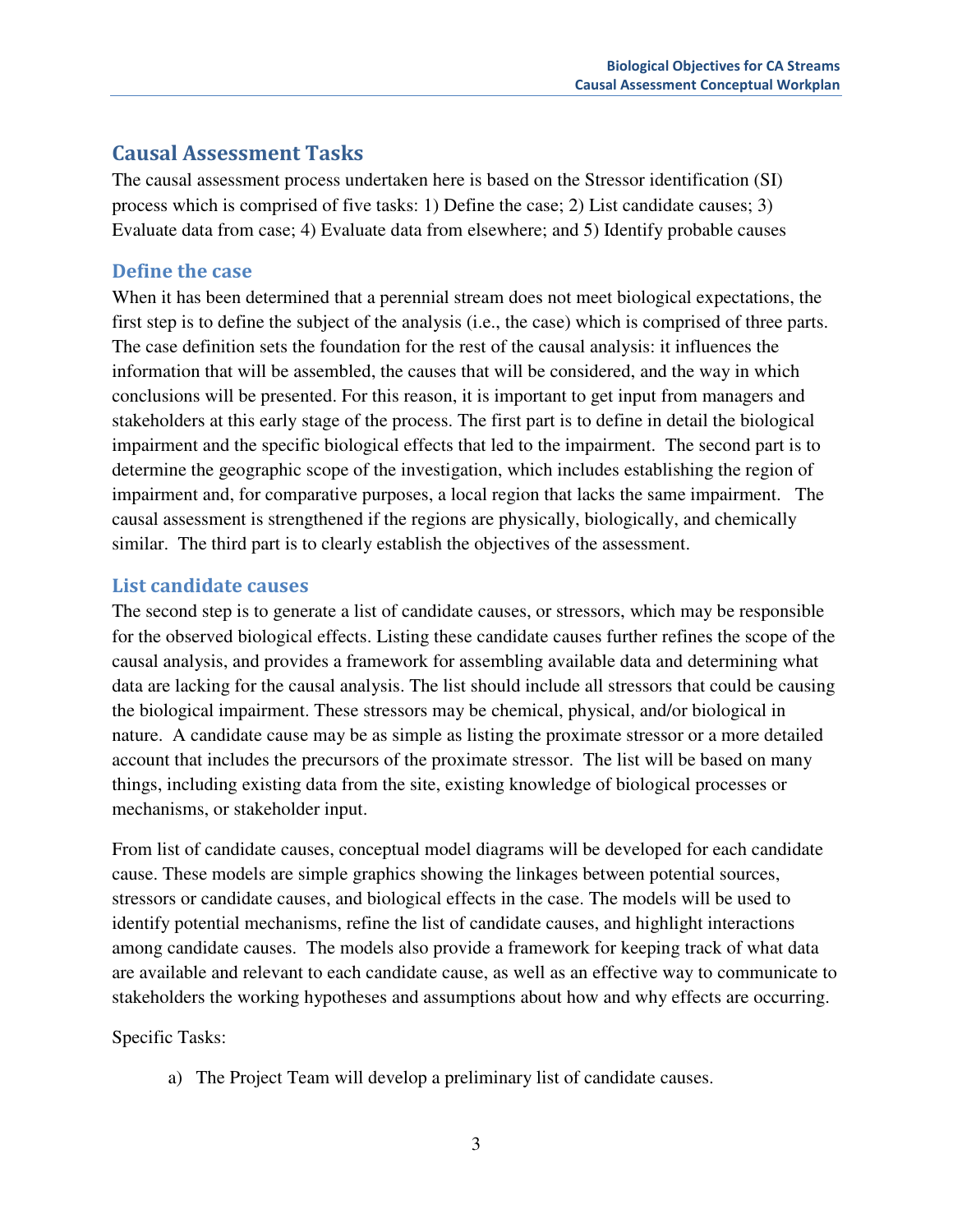- b) Conceptual models for each candidate cause will be developed.
- c) The list and conceptual models will be distributed among stakeholders for comment and input.
- d) The final lists of candidate causes for each case study will be summarized in a table.

#### Evaluate data from case

The third step is to assemble and analyze data from the case at hand in order to develop consistent and credible evidence that allows you to confidently eliminate very improbable causes, or to use symptoms to refute or diagnose a cause, and to begin building the body of evidence for those candidate causes that cannot be eliminated or diagnosed. Analyses combine measures of the biological response with direct measures of proximate stressors, or other measures linking sources, candidate causes, and biological effects. Evidence used to support or refute a candidate cause include spatial/temporal co-occurrence, exposure, biological mechanism, casual pathway, field based stress-response relationship, manipulation of exposure, laboratory tests of site media, temporal sequence, verified predictions, and symptoms. The degree to which each type of evidence supports or weakens a case is scored using a standard system. Scores for the candidate cause or causes that remain are carried forward.

#### Specific Tasks:

- a) The Project Team will identify, collect, organize, and screen data specific to the case (i.e, from the target sites).
- b) The data will be organized along the conceptual pathways.
- c) Worksheets will be developed that show how the data relates to each candidate cause and to synthesis information.
- d) Data will be analyzed in terms of statistical associations and assigned to an evidence type.
- e) The Project Team will develop the means by which the evidence is scored.
- f) A summary table of scores will be developed for each candidate cause and improbable cause eliminated.

### Evaluate data from elsewhere

The fourth step is to gather data from elsewhere that are independent of what is observed at the case sites. Data may include information from other sites within the region; stressor-response relationships derived from field or laboratory studies; studies of similar situations in other streams, and numerous other kinds of information. Upon assembling the information, the data must then be related to observations from the case to determine plausibility. Evidence developed using data from elsewhere cannot be used to eliminate a particular candidate cause; rather this evidence is used only to compare the strength of evidence associated with each cause. The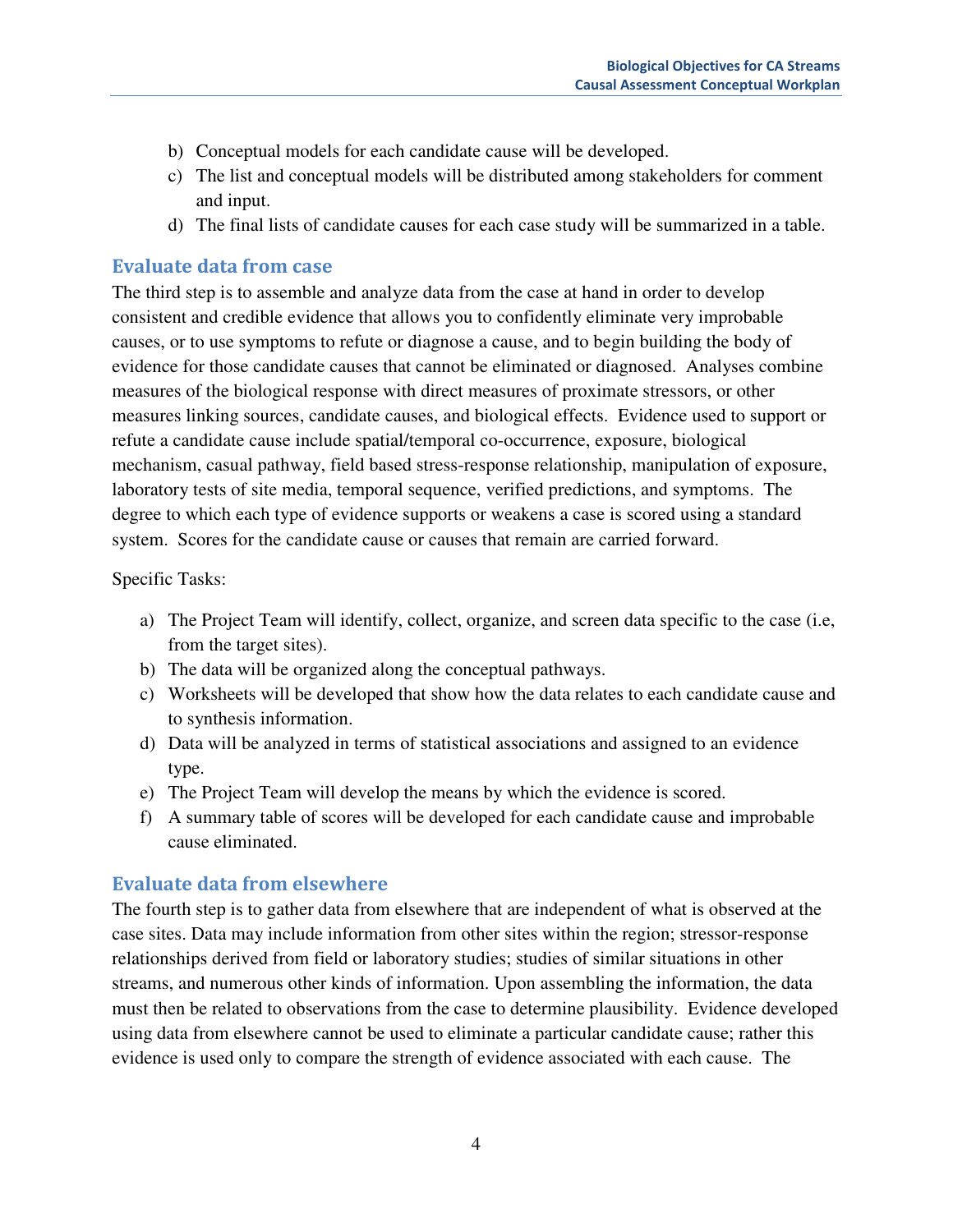degree to which each type of evidence supports or weakens a case is scored using a standard system.

Specific Tasks:

- a) The Project Team will identify, collect, organize, and screen data not immediately associated with the case. This will include information from the literature, observations of similar cases, and data sets from the larger geographic area.
- b) The data will be organized along the conceptual pathways.
- c) Worksheets will be developed that show how the data relates to each candidate cause and to synthesis information.
- d) Data will be analyzed in terms of statistical associations and assigned to an evidence type.
- e) The Project Team will develop the means by which the evidence is scored.
- f) A summary table of scores will be developed for each candidate cause.

#### Identify probable causes

The fifth step relies on the evidence organized in Steps 3 and 4 to distinguish the most probable cause(s) from a set of less probable causes. This step is divided into two tasks to make the process of determining a probable cause more manageable. First, evidence for each candidate cause is evaluated, candidate causes are sorted into categories, and the most compelling lines of evidence are noted. Second, evidence for candidate causes is compared across all candidate causes. The product is the identification of the candidate cause or causes for the biological impairment and a description of the evidence for that decision. Key elements of the product are the scores for each type of evidence, an evaluation of the consistency and credibility of the case based on the scores, a classification of each candidate cause as refuted, diagnosed, probable, unlikely or uncertain, a discussion of the reasons for the final conclusions including the most compelling lines of evidence, and a report describing the causal assessment.

In the best case, a probable cause or causes are identified, and the information is effectively communicated to managers and stakeholders. In some situations, no cause is identified or the confidence in conclusions will be too low to support management action. However, even when this happens, by going through this process you will likely be able to make a strong recommendation for the collection of additional information that will enable a cause to be identified.

#### Specific Tasks:

- a) The Project Team will evaluate the evidence for each candidate cause to identify the most compelling lines of evidence. This will be accomplished by:
	- a. Generating a table of scores for each type of evidence.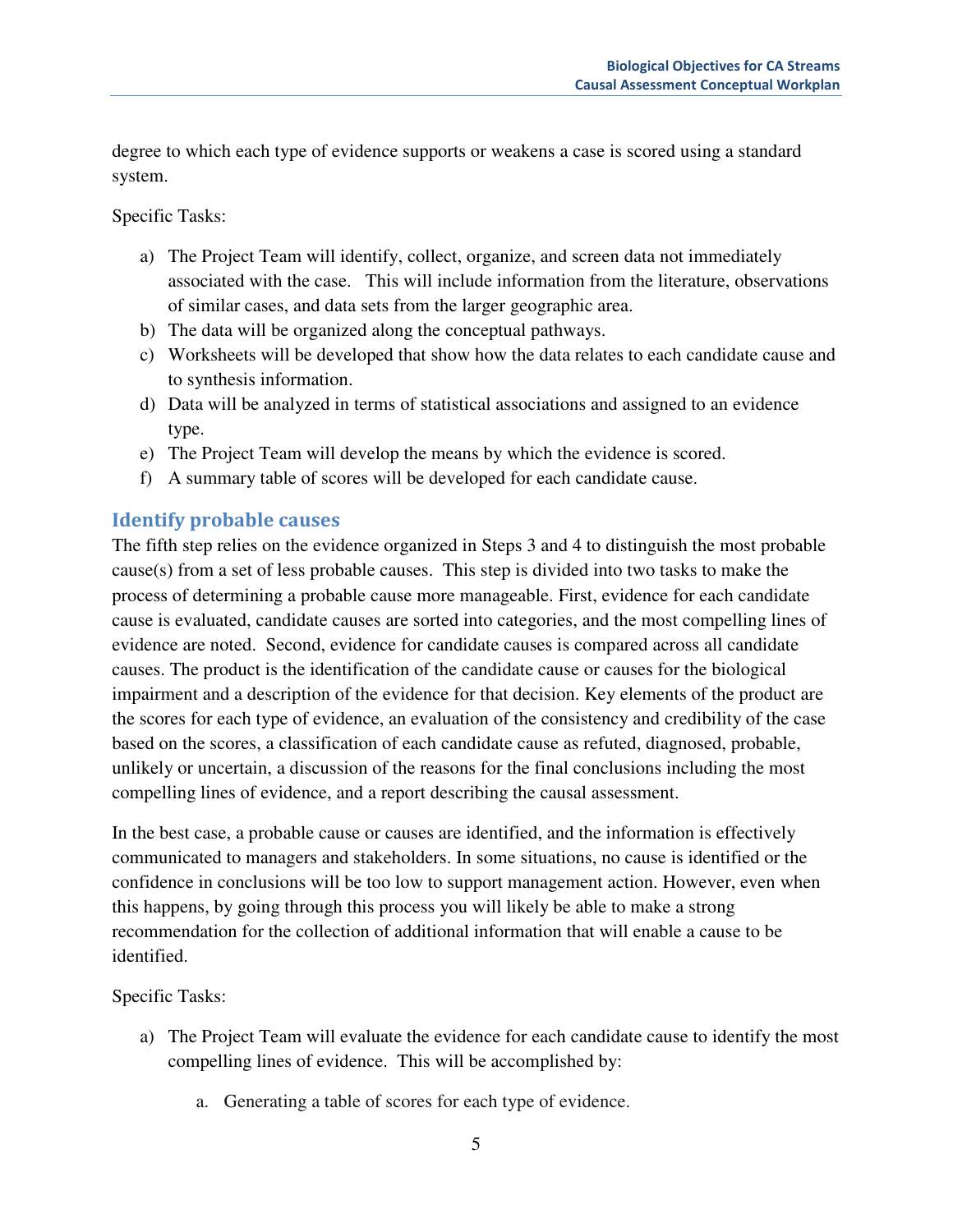- b. Evaluating the consistency and credibility of the case based on the scores.
- c. Classifying each candidate cause as refuted, diagnosed, probable, unlikely or uncertain.
- d. Discussing the reasons for the final conclusions including the most compelling lines of evidence.
- e. Submitting a report describing the causal assessment.

### Schedule and Products

This project should take approximately 18 months. The final product will be a report that describes the causal assessment methodology, describes the three case studies, and lists recommendations on favored approaches and tools based on case study success, pitfalls to avoid that lead to inefficiencies, and suggestions for future needs where data gaps remain.

Since one of the primary keys to success is communication, a series of three workshops will be held in association with important project milestones:

1) Define the case and list candidate causes

This one-day workshop will be held with all three case studies together. Invitees will include both the regulated and regulatory parties associated with each case. This group exercise provides not only an introduction to all parties, but helps the investigators get the "inside scoop" on each case.

2) Evaluate data from the case and elsewhere

This workshop will be held with each case separately. These workshops will be very handson, reviewing, analyzing, and interpreting data. Once again, working with both the regulated and regulatory parties will be the fulcrum to making decisions and narrowing the field of potential stressors. Often, data gaps emerge and only the local agencies know where additional information can be found to help confirm or refute a probable cause.

3) Identify probable causes and compile recommendations

This two-day workshop will be held with all three case studies together. Invitees will include the both the regulated and regulatory parties associated with each case, plus the Biological Objectives Scientific Advisory Committee. This culminating workshop will compare and contrast the final results from each case, and then use this information to generate the final list of recommendations.